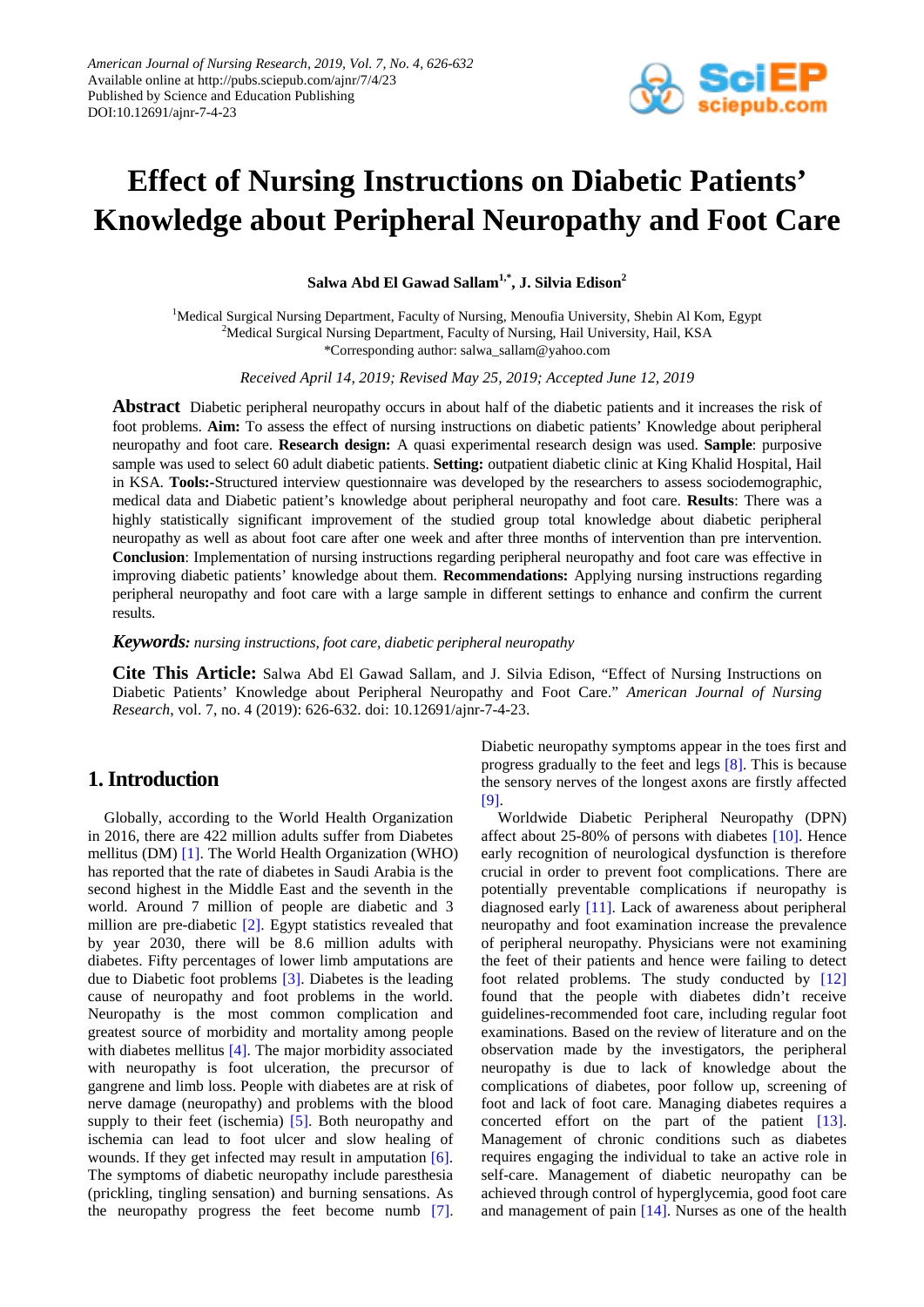care workers should teach diabetic patients about regular foot self-examination and care [\[15\].](#page-5-14)

#### **1.1. Significant of the Study**

There is an urgent need for providing instructional guidelines to improve the diabetic patients' Knowledge about peripheral neuropathy and foot care. Therefore, the researchers conducted this study which aimed to assess the effect of nursing instructions on diabetic patients' Knowledge about peripheral neuropathy and foot care hoping that this study will contribute to improve patients' Knowledge about peripheral neuropathy and foot care and minimize the occurrence of diabetic peripheral neuropathy and foot problems.

## **1.2. Aim of the Study**

This study aimed to assess the effect of nursing instructions on diabetic patients' Knowledge about peripheral neuropathy and foot care.

#### **1.3. Hypotheses**

- 1. There will be a significant difference between the diabetic patients' knowledge about peripheral neuropathy pre and post intervention.
- 2. There will be a significant difference between the diabetic patients' knowledge about foot care pre and post intervention.

### **1.4. Operational Definition**

**Knowledge:** In this study, knowledge refers to the right response scores obtained by type 2 diabetic patients to the structured knowledge questionnaire on peripheral neuropathy and foot care.

**Diabetic peripheral neuropathy:** In this study, it is a problem with the functioning of the nerves due to diabetes characterized by numbness, weakness and burning pain of arms, hand and feet.

# **2. Subjects and Methods**

#### **2.1. Research Design**

The quasi experimental design was used.

#### **2.2. Setting**

The study was conducted in out-patient diabetic clinic of King Khalid Hospital, Hail city in KSA.

# **2.3. Sampling Technique and Sample Size**

A sample of 60 adult diabetic patients was selected by purposive sampling technique.

**-Inclusion criteria:** Adult diabetic patients who were able to cooperate with the assessment and willing to participate in the study.

**-Exclusion criteria:** Patients with the history of neurological conditions such as stroke, hemi paresis, and hemiplegia and with dermatological problems like cellulites were excluded.

#### **2.4. Data Collection Tools**

**- Structured interview questionnaire** was developed by the researchers and included three parts

Part I: To assess sociodemographic and medical data as age, gender, level of education, years of diabetes, smoking, treatment, family history of disease, received advice about disease, Body Mass Index, level of blood sugar, etc.

Part II: To assess patients' knowledge about peripheral neuropathy with 12 questions related to definition, causes, signs and symptoms ,complications, treatment and prevention of peripheral neuropathy.

Part III: To assess patients' knowledge about foot care included 12 questions related to daily foot inspection and washing with warm water, drying between toes, applying lotion on foot, wearing socks, avoid heating pads on feet, not walking barefoot, use proper fitting shoes, checking shoes before wearing, not removing corn by self, cut foot nails straight, report any abnormal foot changes to doctor.

**Scoring system for (part II and part III)**: Each correct answer was given a score of 1 and wrong answer a score of 0. The maximum score is 12 for either Knowledge about peripheral neuropathy or about foot care as categorized as follows; Score below 9 (75 %) is considered as unsatisfactory knowledge and score above 9 (75 %) is considered as satisfactory level of Knowledge.

## **2.5. Validity and Reliability**

Content validity of the tools was established by giving it to 5 experts from Medical Surgical Nursing department. Using Cronbach's Alpha the tools were found to be reliable as indicated by the value of 0.825.

### **2.6. Pilot Study**

Pilot study was conducted on 6 patients and revealed that it was feasible and appropriate to conduct the main study.

#### **2.7. Ethical Considerations**

An official permission was obtained from the directors and chief person of the hospital to conduct this study. The researchers explained the purpose of the study and their rights as study participants including anonymity, confidentiality, and their rights to withdraw from the study at any time. Informed consent was obtained from the patients who participated in the current study.

## **2.8. Data Collection Process**

**Phase I:** The researchers introduced their selves to diabetic patients and explained the purpose of the study. An informed consent was taken from the study participants.

**Phase II**: Patients with diabetes waiting for their routine blood investigations were met and who met the inclusion criteria were interviewed for 20-30 minutes and conducted pretest using the tool then nursing instructions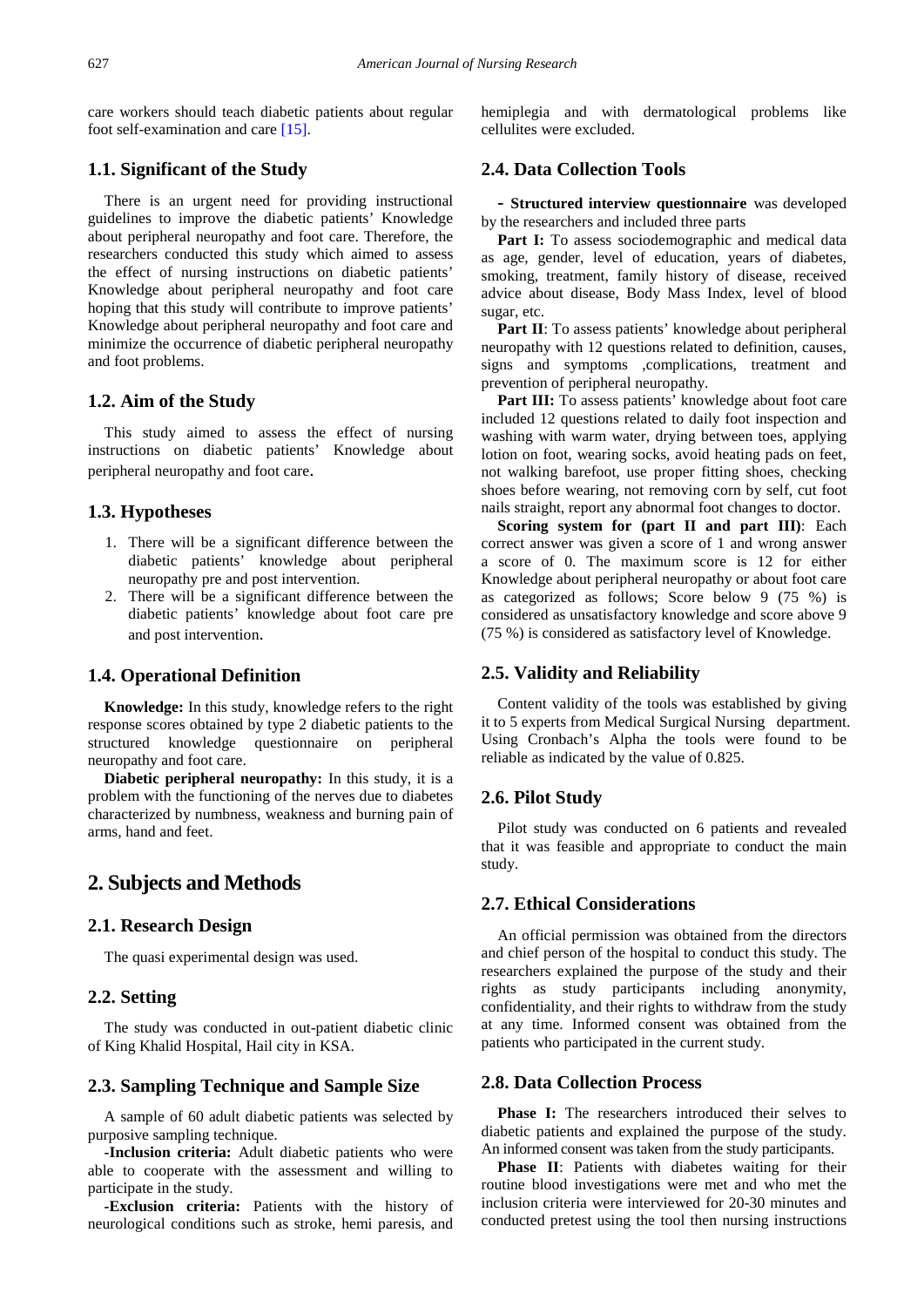about peripheral neuropathy and foot care with adequate explanation through using an information handout, demonstration and re demonstration were done by the researchers for each patient individually and handout was given to each patients. **Phase III**: post-test 1 was done after 7 days when the diabetic patients came to visit the physician using the same tool. **Phase IV:** post–test 2 was done after 3 months when the diabetic patients reported to the hospital for their follow up. The data was collected from the beginning of August 2018 to the end of January 2019.

#### **2.9. Statistical Analysis**

Data were collected, tabulated, statistically analyzed using an IBM personal computer with Statistical Package of Social Science (SPSS) version 22 (SPSS, Inc., Chicago, Illinois, USA).

- a. Descriptive statistics: In which quantitative data were presented in the form of mean  $(X)$ , standard deviation (SD), range, and qualitative data were presented in the form numbers and percentages.
- b. Analytical statistics: Used to find out the possible association between studied factors and the targeted disease. The used tests of significance included:

\*Chi-square test  $(\chi_2)$ : was used to study association between two qualitative variables.

\*Fischer exact test for 2 x 2 tables when expected cell count of more than 25% of cases was less than 5 and pvalue < 0.05 was considered significant.

\* McNemar's test assess the significance of the difference between two correlated proportions, such as might be found in the case where the two proportions are based on the same sample of subjects or on matched-pair samples.

P value of >0.05 was considered statistically nonsignificant.

P value of <0.05 was considered statistically significant. P value of <0.001 was considered statistically highly significant.

### **3. Results**

**Table 1. Socio demographic characteristics of the studied group (N =60)**

<span id="page-2-0"></span>

| Socio demographic characters | <b>Studied group</b><br>$(N=60)$ |                 |      |  |  |
|------------------------------|----------------------------------|-----------------|------|--|--|
|                              | No.                              | $\frac{0}{0}$   |      |  |  |
| Age / years                  | Mean $\pm SD$                    | $51.5 \pm 8.10$ |      |  |  |
|                              | Range                            | $29 - 78$       |      |  |  |
| <b>Gender</b>                | Male                             | 24              | 40.0 |  |  |
|                              | Female                           | 36              | 60.0 |  |  |
| <b>Marital state</b>         | Married                          | 53              | 88.3 |  |  |
|                              | Single                           | 7               | 11.7 |  |  |
|                              | <b>Illiterate</b>                | 35              | 58.3 |  |  |
| <b>Educational level</b>     | Primary                          | 12              | 20.0 |  |  |
|                              | Secondary                        | 9               | 15.0 |  |  |
|                              | Higher                           | 4               | 6.70 |  |  |
| Occupation                   | Unemployed                       | 45              | 75.0 |  |  |
|                              | Employed                         | 15              | 25.0 |  |  |
|                              | Yes                              | 3               | 5.00 |  |  |
| <b>Habit of smoking</b>      | No                               | 54              | 90.0 |  |  |
|                              | Passive                          | 3               | 5.00 |  |  |

[Table 1](#page-2-0) showed that the mean age of the studied group was (51.5±8.10). Regarding gender, (60%) of studied group was female and (40%) was male. (88.3%) of the studied group was married and (58.3%) was illiterate. (75%) of the studied group was unemployed and (90%) of them was none smokers.

|  |  |  |  | Table 2. Medical history among the studied group $(N = 60)$ |  |  |  |
|--|--|--|--|-------------------------------------------------------------|--|--|--|
|--|--|--|--|-------------------------------------------------------------|--|--|--|

<span id="page-2-1"></span>

| <b>Medical history</b>      | Studied group $n == 60$ |               |      |  |
|-----------------------------|-------------------------|---------------|------|--|
|                             | No.                     | $\frac{0}{0}$ |      |  |
|                             | Less than five years    | 11            | 18.3 |  |
| <b>Duration of diabetes</b> | $5 - 10$ years          | 28            | 46.7 |  |
|                             | $10 - 15$ years         | 18            | 30.0 |  |
|                             | $>20$ years             | 3             | 5.00 |  |
|                             | Below 40                | 27            | 45.0 |  |
| Age of onset                | $40 - 50$ years         | 30            | 50.0 |  |
|                             | $51 - 60$ years         | 3             | 5.00 |  |
| <b>Family history of</b>    | Yes                     | 41            | 68.3 |  |
| <b>Diabetes</b>             | No                      | 19            | 31.7 |  |
|                             | Yes                     | 33            | 55.0 |  |
| <b>History of HTN</b>       | N <sub>0</sub>          | 27            | 45.0 |  |
|                             | Normal                  | 27            | 45.0 |  |
| <b>Blood pressure</b>       | High                    | 33            | 55.0 |  |
| <b>History of heart</b>     | Yes                     | 8             | 13.3 |  |
| disease                     | N <sub>0</sub>          | 52            | 86.7 |  |
| <b>BMI</b>                  | Normal                  | 8             | 13.3 |  |
|                             | High                    | 52            | 86.7 |  |
| <b>Fasting blood sugar</b>  | Normal                  | 17            | 28.3 |  |
|                             | High                    | 43            | 71.7 |  |
| HbA1C                       | Normal                  | 16            | 26.7 |  |
|                             | High                    | 44            | 73.3 |  |
| <b>Blood cholesterol</b>    | Normal                  | 31            | 51.7 |  |
|                             | High                    | 29            | 48.3 |  |
| <b>Advice received on</b>   | Yes                     | 13            | 21.7 |  |
| self-care                   | No                      | 47            | 78.3 |  |
|                             | Oral hypoglycemic       | 26            | 43.4 |  |
| <b>Medication</b>           | Insulin                 | 23            | 38.3 |  |
|                             | Oral and insulin        | 11            | 18.3 |  |

[Table 2](#page-2-1) showed that (46.7%) of the studied group had duration of diabetes mellitus from  $(5 - 10$  years). The onset of age of diabetes for (50%) of the studied group was  $(40 - 50$  years).  $(68.3%)$  of the studied group had family history of diabetes mellitus and (55%) had elevated blood pressure and history of hypertension. (86.7%) of the studied group had high body mass index (BMI). (71.7%) of the studied group had high fasting blood sugar and (73.3%) had high HbA1C. (48.3%) of studied group had high blood cholesterol level and (78.3%) did not receive advice on self-care. (43.4%) of the studied group took oral hypoglycemic medications.

[Table 3](#page-3-0) illustrated that there was a highly statistically significant improvement on patient's knowledge about diabetic peripheral neuropathy at all knowledge items post one week and post three month of intervention. Before intervention, (55.0%); (61.7%) (78.3%) and (63.3%) of the patients gave incorrect answers about definition, causes, prevention and management of diabetic peripheral neuropathy respectively. After intervention, it was noted that the highest level of patient's knowledge was related to definition, causes, sign and symptoms of diabetic peripheral neuropathy with (100%) for each item respectively.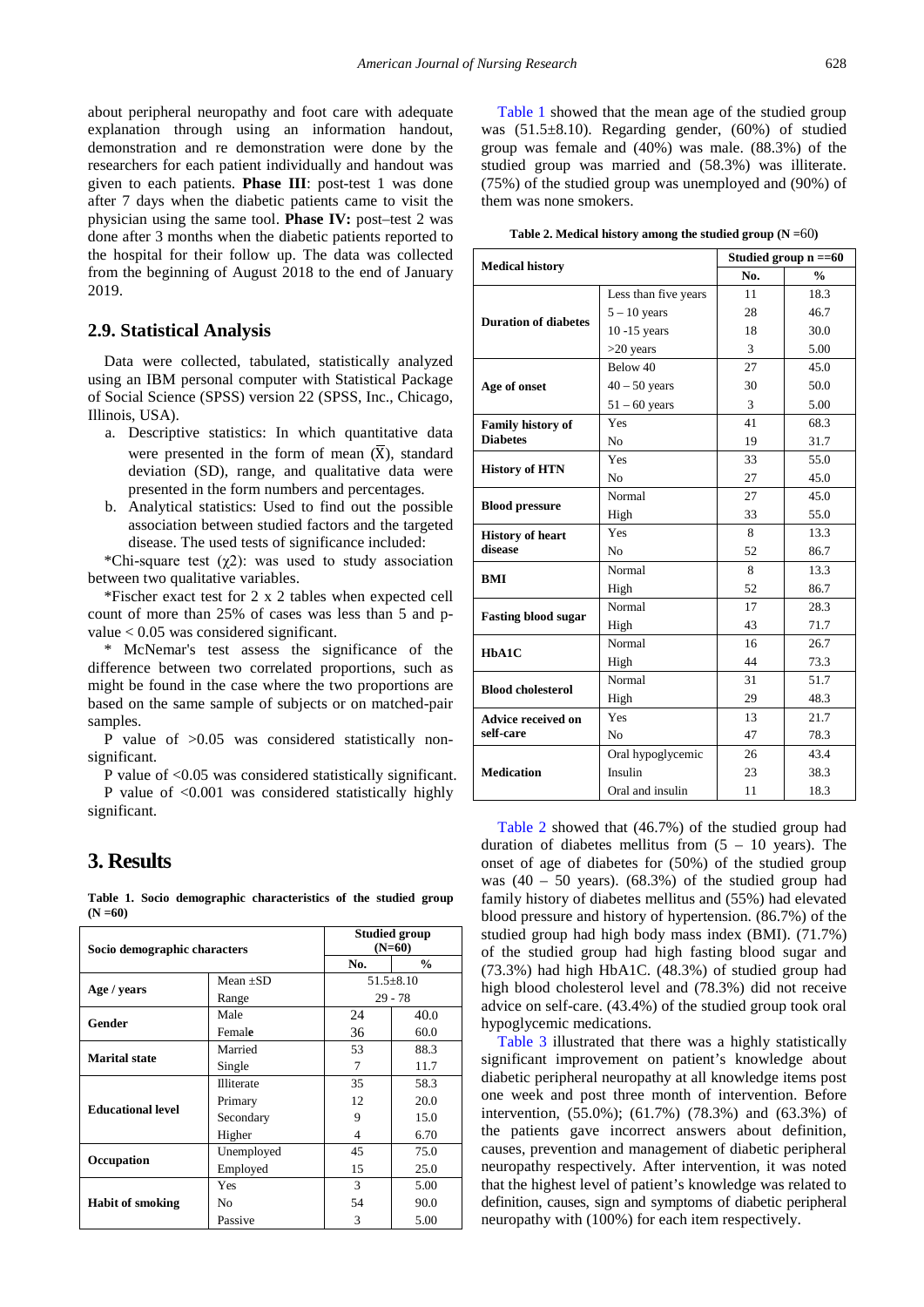<span id="page-3-0"></span>

| <b>Pre</b> intervention |                |               | 1 week post intervention |               |         |               | 3 months post intervention |               |         |               |                  |               |                     |                 |
|-------------------------|----------------|---------------|--------------------------|---------------|---------|---------------|----------------------------|---------------|---------|---------------|------------------|---------------|---------------------|-----------------|
| <b>Knowledge Items</b>  | Correct        |               | <b>Incorrect</b>         |               | Correct |               | <b>Incorrect</b>           |               | Correct |               | <b>Incorrect</b> |               | <b>McNemar</b> test | <b>P</b> value  |
|                         | N <sub>0</sub> | $\frac{0}{0}$ | No.                      | $\frac{0}{0}$ | No.     | $\frac{0}{0}$ | N <sub>0</sub>             | $\frac{0}{0}$ | No.     | $\frac{0}{0}$ | No.              | $\frac{0}{0}$ |                     |                 |
| <b>Definition</b>       | 27             | 45.0          | 33                       | 55.0          | 56      | 93.3          | $\overline{4}$             | 6.70          | 60      | 100           | 0                | 0.00          | 32.8                | $P1: < 0.001**$ |
|                         |                |               |                          |               |         |               |                            |               |         |               |                  |               | 45.5                | $P2: < 0.001**$ |
| <b>Causes</b>           | 23             | 38.3          | 37                       | 61.7          | 60      | 100           | $\Omega$                   | 0.00          | 60      | 100           | $\Omega$         | 0.00          | 53.5                | $P1: < 0.001**$ |
|                         |                |               |                          |               |         |               |                            |               |         |               |                  |               | 53.5                | $P2: < 0.001**$ |
| Sign and symptoms       | 28             | 46.7          | 32                       | 53.3          | 60      | 100           | $\Omega$                   | 0.00          | 60      | 100           | $\Omega$         | 0.00          | 43.6                | $P1: < 0.001**$ |
|                         |                |               |                          |               |         |               |                            |               |         |               |                  |               | 43.6                | $P2: < 0.001**$ |
| <b>Complications</b>    | 29             | 48.3          | 31                       | 51.7          | 58      | 96.7          | $\overline{c}$             | 3.30          | 55      | 91.7          | 5                | 8.30          | 35.1                | $P1: < 0.001**$ |
|                         |                |               |                          |               |         |               |                            |               |         |               |                  |               | 26.8                | $P2: < 0.001**$ |
| Prevention              | 13             | 21.7          | 47                       | 78.3          | 58      | 96.7          | $\overline{c}$             | 3.30          | 55      | 91.7          | 5                | 8.30          | 69.8                | $P1: < 0.001**$ |
|                         |                |               |                          |               |         |               |                            |               |         |               |                  |               | 59.8                | $P2: < 0.001**$ |
|                         | 22             | 36.7          | 38                       | 63.3          | 57      | 95.0          | 3                          | 5.00          | 57      | 95.0          | 3                | 5.00          | 45.4                | $P1: < 0.001**$ |
| <b>Management</b>       |                |               |                          |               |         |               |                            |               |         |               |                  |               | 45.4                | $P2: < 0.001**$ |

**Table 3. Number and percentage distribution of Knowledge about diabetic peripheral neuropathy among studied group pre and postintervention N=60**

\*\*high significant

**P1: comparison between pre intervention and 1 week post intervention**

**P2: comparison between pre intervention and 3 months post intervention.**

| Table 4. Number and percentage distribution of knowledge level about foot care among studied group pre and post-intervention $(N = 60)$ |
|-----------------------------------------------------------------------------------------------------------------------------------------|
|-----------------------------------------------------------------------------------------------------------------------------------------|

<span id="page-3-1"></span>

|                                                      | <b>Pre</b> intervention |                                |                     | 1 week post intervention | intervention        | 3 months post                  |                         |                                    |
|------------------------------------------------------|-------------------------|--------------------------------|---------------------|--------------------------|---------------------|--------------------------------|-------------------------|------------------------------------|
| Foot care items                                      | Satisfactory            | $\mathbf{U}$ n<br>satisfactory | <b>Satisfactory</b> | Un<br>satisfactory       | <b>Satisfactory</b> | $\mathbf{U}$ n<br>satisfactory | <b>McNemar</b><br>test. | P value                            |
|                                                      | No $(\% )$              | $(No)$ %                       | $No(\%)$            | $(N0)$ %                 | $No(\%)$            | $(N0)$ %                       |                         |                                    |
| <b>Check foot daily</b>                              | 29(48.3)                | 31(51.7)                       | 60(100)             | 0(0.00)                  | 60(100)             | 0(0.00)                        | 41.8<br>41.8            | $P1: < 0.001**$<br>$P2: < 0.001**$ |
| Wash foot daily with                                 |                         |                                |                     |                          |                     |                                | 33.1                    | $P1: < 0.001**$                    |
| warm water                                           | 32(53.3)                | 28(46.7)                       | 59(98.3)            | 1(1.70)                  | 60(100)             | 0(0.00)                        | 36.5                    | $P2: < 0.001**$                    |
| Dry between toes                                     | 24(40.0)                | 36(60.0)                       | 60(100)             | 0(0.00)                  | 59(98.3)            | 1(1.70)                        | 51.4                    | $P1: < 0.001**$                    |
|                                                      |                         |                                |                     |                          |                     |                                | 47.8                    | $P2: < 0.001**$                    |
| Apply lotion on foot                                 | 29(48.3)                | 31(51.7)                       | 58(96.7)            | 2(3.30)                  | 60(100)             | 0(0.00)                        | 35.1<br>41.8            | $P1: < 0.001**$<br>$P2: < 0.001**$ |
|                                                      |                         |                                |                     |                          |                     |                                | 43.9                    | $P1: < 0.001**$                    |
| <b>Wearing socks</b>                                 | 26(43.3)                | 34(56.7)                       | 59(98.3)            | 1(1.70)                  | 60(100)             | 0(0.00)                        | 47.4                    | $P2: < 0.001**$                    |
| Avoid heating pads on                                | 24(40.0)                | 36(60.0)                       | 59(98.3)            | 1(1.70)                  | 60(100)             | 0(0.00)                        | 47.8                    | $P1: < 0.001**$                    |
| feet                                                 |                         |                                |                     |                          |                     |                                | 51.4                    | $P2: < 0.001**$                    |
| Not walking barefoot                                 | 26(43.3)                | 34(56.7)                       | 59(98.3)            | 1(1.70)                  | 55(91.7)            | 5(8.30)                        | 43.9                    | $P1: < 0.001**$                    |
|                                                      |                         |                                |                     |                          |                     |                                | 31.9                    | $P2: < 0.001**$                    |
| Use proper fitting<br>shoes                          | 24(40.0)                | 36(60.0)                       | 57(95.0)            | 3(5.00)                  | 48(80.0)            | 12(20.0)                       | 41.3<br>20.0            | $P1: < 0.001**$<br>P2:<0.001**     |
| <b>Checking shoes before</b>                         |                         |                                |                     |                          |                     |                                | 15.2                    | $P1: < 0.001**$                    |
| wearing                                              | 25(41.7)                | 35(58.3)                       | 46(76.7)            | 14(23.3)                 | 50(83.3)            | 10(16.7)                       | 22.2                    | $P2: < 0.001**$                    |
| Not removing corn by                                 | 17(28.3)                | 43(71.7)                       | 44(73.3)            | 16(26.7)                 | 40(66.7)            | 20(33.3)                       | 24.3                    | $P1: < 0.001**$                    |
| self                                                 |                         |                                |                     |                          |                     |                                | 17.6                    | P2:<0.001**                        |
| Cut foot nails straight                              | 13(21.7)                | 47(78.3)                       | 40(66.7)            | 20(33.3)                 | 34(56.7)            | 26(43.3)                       | 24.6                    | $P1: < 0.001**$                    |
|                                                      |                         |                                |                     |                          |                     |                                | 15.4                    | $P2: < 0.001**$                    |
| <b>Report any abnormal</b><br>foot changes to doctor | 23(38.3)                | 37(61.7)                       | 39(65.0)            | 21(35.0)                 | 40(66.7)            | 20(33.3)                       | 6.03<br>7.00            | $P1:0.014*$<br>P2:0.008**          |

\*\*high significant

P1: comparison between pre intervention and 1 week post intervention

P2: comparison between pre intervention and 3 months post intervention.

[Table 4](#page-3-1) illustrated that there was a highly statistically significant improvement on patient's knowledge regarding all items about foot care post one week and post three month of intervention (P<0.001). Before intervention, the lowest level of satisfactory patient's knowledge was related to items that the patient didn't remove corn by self, cut foot nails straight and report any abnormal foot changes to doctor with (28.3%); (21.7%); (38.3%) respectively. After intervention, it was noted that the highest level of satisfactory patient's knowledge was related to knowledge items that the patient check and wash foot daily with warm water; Apply lotion on foot; Wearing socks and avoid heating pads on feet with (100%) for each item respectively.

[Figure 1](#page-4-0) showed that there was a highly statistically significant improvement of the studied group total knowledge about diabetic peripheral neuropathy pre and post-intervention with (83.3%; 91.7%) satisfactory knowledge after one week and after three months of intervention respectively.

[Figure 2](#page-4-1) illustrated that there was a highly statistically significant improvement of the studied group total knowledge about foot care pre and post-intervention with (95%, 93.3%) satisfactory knowledge after one week and after three months of intervention respectively.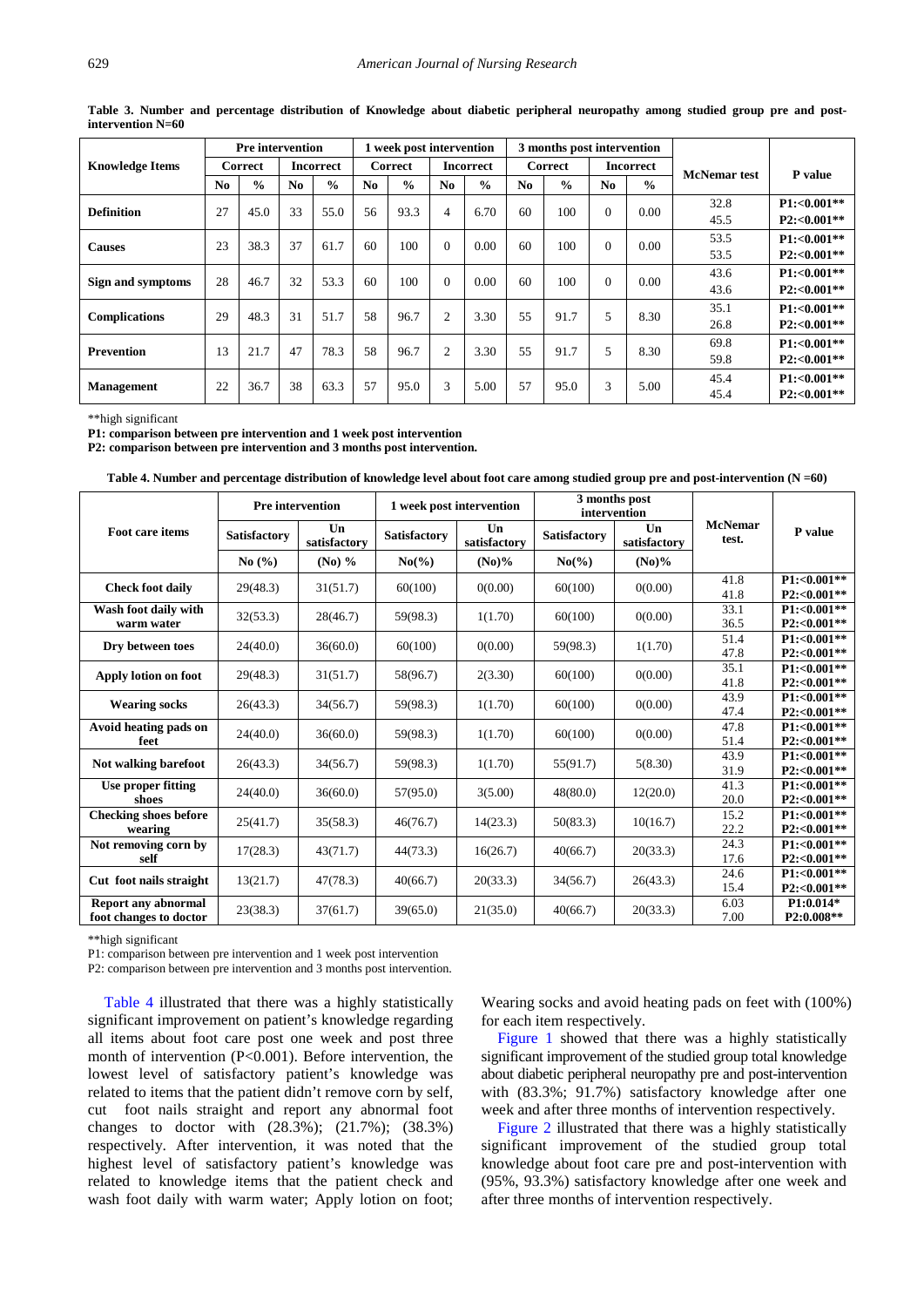<span id="page-4-0"></span>

<span id="page-4-1"></span>Figure 1. Number and percentage distribution of total knowledge level about diabetic peripheral neuropathy among studied group pre and postintervention (N=60)



**Figure 2.** Number and percentage distribution of total knowledge level about foot care among studied group pre and post-intervention (N=60)

# **4. Discussion**

Diabetic peripheral neuropathy usually develops after long duration of improper glycemic control but now it develops during the first 12 months of diabetes [\[16\].](#page-5-15) Targeting patients at increased risk for developing foot ulcer is cost effective to prevent foot complications. Therefore, the aim of the current study was to assess the effect of nursing instructions on diabetic patients' Knowledge about peripheral neuropathy and foot care.

#### **Regarding to sociodemographic characteristics and medical data of studied sample**

The results of the current study showed that the mean age of the studied group was (51.5±8.10). Most of studied group was female, married and more than half of them were illiterate. These results were consistent with [\[17\]](#page-6-0) who reported in his study that the mean age group was  $(52.7 \pm 11.9)$ , male: female ratio was 1.02:1 and about one third of the sample was illiterate.

The current study findings revealed that only about one third of studied group was received advice on self- care about diabetic peripheral neuropathy and foot care before the intervention. This might be due to the lack of time for providing information by the health care professionals. This result is consistent with the study conducted by [\[12\].](#page-5-11)

The current study findings concluded that longer duration of diabetes between 5-10 years in about two thirds of the studied sample, history of hypertension, high BMI, poor glycemic control with high fasting blood sugar level and high level of HbA1C and high level of blood cholesterol in most of the studied sample were risk factors for diabetic peripheral neuropathy. This report supports earlier predictions of diabetic complications and emphasizes towards its prevention and control by increasing the awareness among people with diabetes in Saudi Arabia [\[18\].](#page-6-1) Also, this is a reminder for preventing and treating these conditions that increase the risk of vascular complications and diabetic foot. Self -monitoring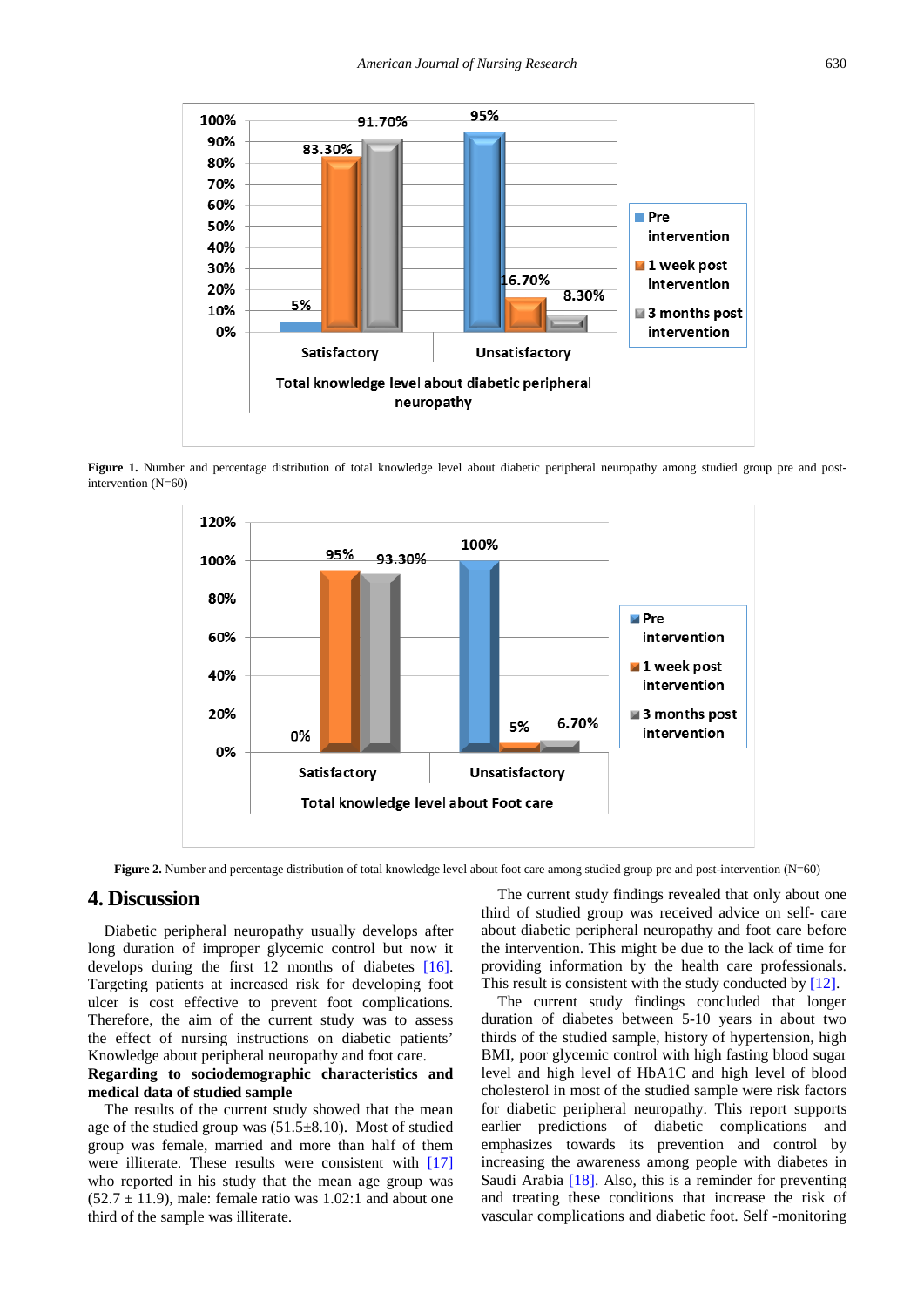is an important item for patients suffering from chronic diseases. Educating people with diabetes is an active process through which people come to learn about diabetes for their own survival and life quality. It is the prime mission of the International Diabetes Federation to promote diabetes care, prevention and cure worldwide [\[19\].](#page-6-2) 

Regarding to patient's knowledge about diabetic peripheral neuropathy, the current study showed that there was a highly statistically significant improvement on patient's knowledge about diabetic peripheral neuropathy at all knowledge items post one week and post three months of intervention. Before intervention, most of the studied sample gave incorrect answer about definition, causes, prevention and management of diabetic peripheral neuropathy respectively. After intervention, the majority of the studied sample had the highest level of knowledge about definition, causes, sign and symptoms of diabetic peripheral neuropathy with (100%) for each item respectively at  $p < 0.001$ . The above findings are consistent with a cross sectional study conducted to determine the level of awareness on diabetic peripheral neuropathy by [\[20\].](#page-6-3) This might be due to the effect of nursing instructions about peripheral neuropathy.

Regarding to patient's knowledge about diabetic foot care among the studied group, the current study illustrated that there was a highly statistically significant improvement on patient's knowledge regarding all items about foot care post one week and post three month of intervention.  $M_c$ Nemar's test results which compared post -test 1 after one week and post -test 2 after 3 months respectively with pre intervention showed the significant increase at  $p < 0.001$ especially on foot care items such as checking foot daily, washing foot with warm water daily, and avoid using of heating pads on feet. So it showed the importance of foot care knowledge in caring foot among diabetic patients as a widely accepted fact, however in this study knowledge on not walking with barefoot, use of proper fitting shoes, knowledge on not to remove corn by themselves and follow the proper technique of cutting the nails did not show much difference in comparison between pre intervention and 1 week post intervention and 3 months post intervention. The findings was supported by other studies which revealed that the knowledge on foot care among patients with diabetes is on the rise but the patients are not adequately aware of all the foot complications and need to have continuous reinforcemen[t \[21,22\].](#page-6-4)

Total knowledge about foot care among studied group revealed that no one of the studied sample had satisfactory level of knowledge about foot care pre intervention but the majority of them had satisfactory level of knowledge about foot care one week after intervention and three months after intervention. These findings are in the same line with [\[23\]](#page-6-5) who reported that knowledge about foot care is low among patients with diabetes and their knowledge can be improved by proper health education by nurse specialist.

# **5. Conclusion**

Implementation of nursing instructions regarding peripheral neuropathy and foot care was effective in improving diabetic patients' knowledge about them.

# **6. Recommendations**

- Applying nursing instructions regarding peripheral neuropathy and foot care in other settings with a large sample to enhance and confirm the current results.
- Mass education program can be conducted to enhance awareness among the diabetic clients regarding peripheral neuropathy and its management.

## **References**

- <span id="page-5-0"></span>[1] Sinha.C.P, Parida.L and Sahu.A. (2019). *International Journal of Current Research,* Vol. 11, Issue, 02, pp.1172-1174.
- <span id="page-5-1"></span>[2] Al Dawish M.A, Robert A.A, Braham R, Al Hayek A.A, Al Saeed A, Ahmed R.A, Al Sabaan F.S, *Current Diabetes Reviews*. (2016). Diabetes Mellitus in Saudi Arabia: A Review of the Recent Literature. 2016; 12(4):359-368.
- <span id="page-5-2"></span>[3] Waheida. S, Elshemy, M, and Basal, A.( 2015 ). Effect of Educational Program about Foot Care on Nurses 'Knowledge, practice and Outcomes for Patients with Diabetes. *IOSR Journal of Nursing and Health Science (IOSR-JNHS) e-*ISSN: 2320- 1959.p- ISSN: 2320–1940 Volume 4, Issue 6 Ver. VI, PP 67-77.
- <span id="page-5-3"></span>[4] Dong D. Wang, Reda A. Jamjoom,Anas H. Alzahrani, 2015 , Prevalence and Correlates of Lower-Extremity Amputation in Patients With Diabetic Foot Ulcer in Jeddah, Saudi Arabia: *The International Journal of Lower Extremity Wounds*.
- <span id="page-5-4"></span>[5] Khalid A. Alqurashi, Khalid .S. Aljabri, and Samia A. Bokhari. (2011). Prevalence of diabetes mellitus in a Saudi community, *Ann Saudi Med*. 31(1): 19-23.
- <span id="page-5-5"></span>[6] Kiani J.1, Moghimbeigi A, Azizkhani H, Kosarifard S. (2013).The prevalence and associated risk factors of peripheral diabetic neuropathy in Hamedan, Iran. *Archives of Iranian medicine Arch Iran Med*. 16(1):17-9.
- <span id="page-5-6"></span>[7] Khaled Kasim, Morsy Amar et.al. (2010). Peripheral Neuropathy in type -2 diabetic patients attending diabetic clinics in Al- Azhar University Hospital, Egypt, *International Journal of Diabetes Mellitus*. 20-23.
- <span id="page-5-7"></span>[8] Tesfaye S, Vileikyte L, Rayman G, et al.( 2011): Painful diabetic peripheral neuropathy: consensus recommendations on diagnosis, assessment and management. *Diabetes/Metabolism Research and Reviews*, 27(7): 629-38. PubMed Abstract.
- <span id="page-5-8"></span>[9] DiPreta J. Oupatient assessment and management of the diabetic foot. *Medical Clinics of North America*. 2014; 98:353-73.
- <span id="page-5-9"></span>[10] Metab A. Algeffari. (2019). Painful Diabetic Peripheral Neuropathy among Saudi Diabetic Patients is common but Underrecognized: Multicenter Cross-sectional study at primary health care setting: *Journal of Family and Community Medicine*, http://www.jfcmonline.com on Tuesday, IP: 10.40.2.86].
- <span id="page-5-10"></span>[11] Rafal Filip, Anna Lewandowska et.al. (2014). State of knowledge about treatment and proceedings in type 2 diabetes, *Annals of agricultural and environmental medicine* 21(2): 359-363.
- <span id="page-5-11"></span>[12] Faraja S. Chiwanga , Marina A. Njelekela. (2015). Diabetic foot: prevalence, knowledge, and foot self-care practices among diabetic patients in, Tanzania – a cross-sectional study, *Journal of Foot and Ankle Research*, 8:20.
- <span id="page-5-12"></span>[13] Abbott CA, Malik RA, van Ross ERE, et al. "Prevalence and characteristics of painful diabetic neuropathy in a large community-based diabetic population in the U.K," *Diabetes Care*. 34: 2220-4.
- <span id="page-5-13"></span>[14] Tirtha Man Shrestha, Ramesh P. (2017). *Open Journal of Endocrine and Metabolic Diseases*, 2017, 7, 163-171 http://www.scirp.org/journal/ojemd ISSN Online: 2165-7432 ISSN Print: 2165-7424.
- <span id="page-5-14"></span>[15] Yaa Obirikorang, Christian Obirikorang. (2016). Knowledge of complications of diabetes mellitus among patients visiting the diabetes clinic at Sampa Government Hospital, Ghana: a descriptive study: *BMC Public Health*. 16: 637.Published online 2016 Jul 26.
- <span id="page-5-15"></span>[16] Pafili K, Papanas N, Ziegler D. Neuropathy in diabetes: "One Cannot Begin It Too Soon". Los Angeles, CA; *SAGE Publications Sage CA*; 2018.